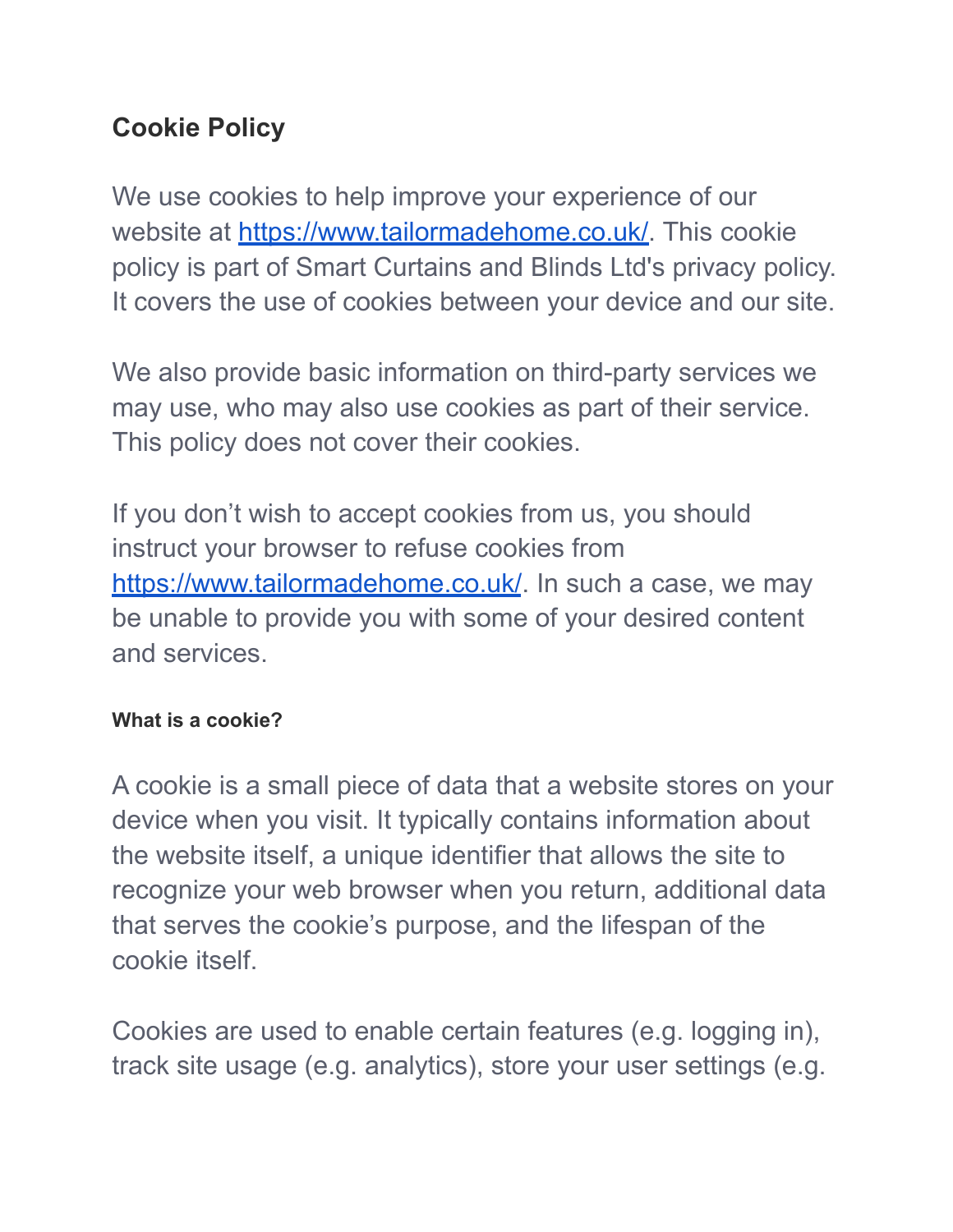time zone, notification preferences), and personalize your content (e.g. advertising, language).

Cookies set by the website you are visiting are usually referred to as first-party cookies. They typically only track your activity on that particular site.

Cookies set by other sites and companies (i.e. third parties) are called third-party cookies They can be used to track you on other websites that use the same third-party service.

#### **Types of cookies and how we use them**

### **Essential cookies**

Essential cookies are crucial to your experience of a website, enabling core features like user logins, account management, shopping carts, and payment processing.

We use essential cookies to enable certain functions on our website.

#### **Performance cookies**

Performance cookies track how you use a website during your visit. Typically, this information is anonymous and aggregated, with information tracked across all site users. They help companies understand visitor usage patterns, identify and diagnose problems or errors their users may encounter, and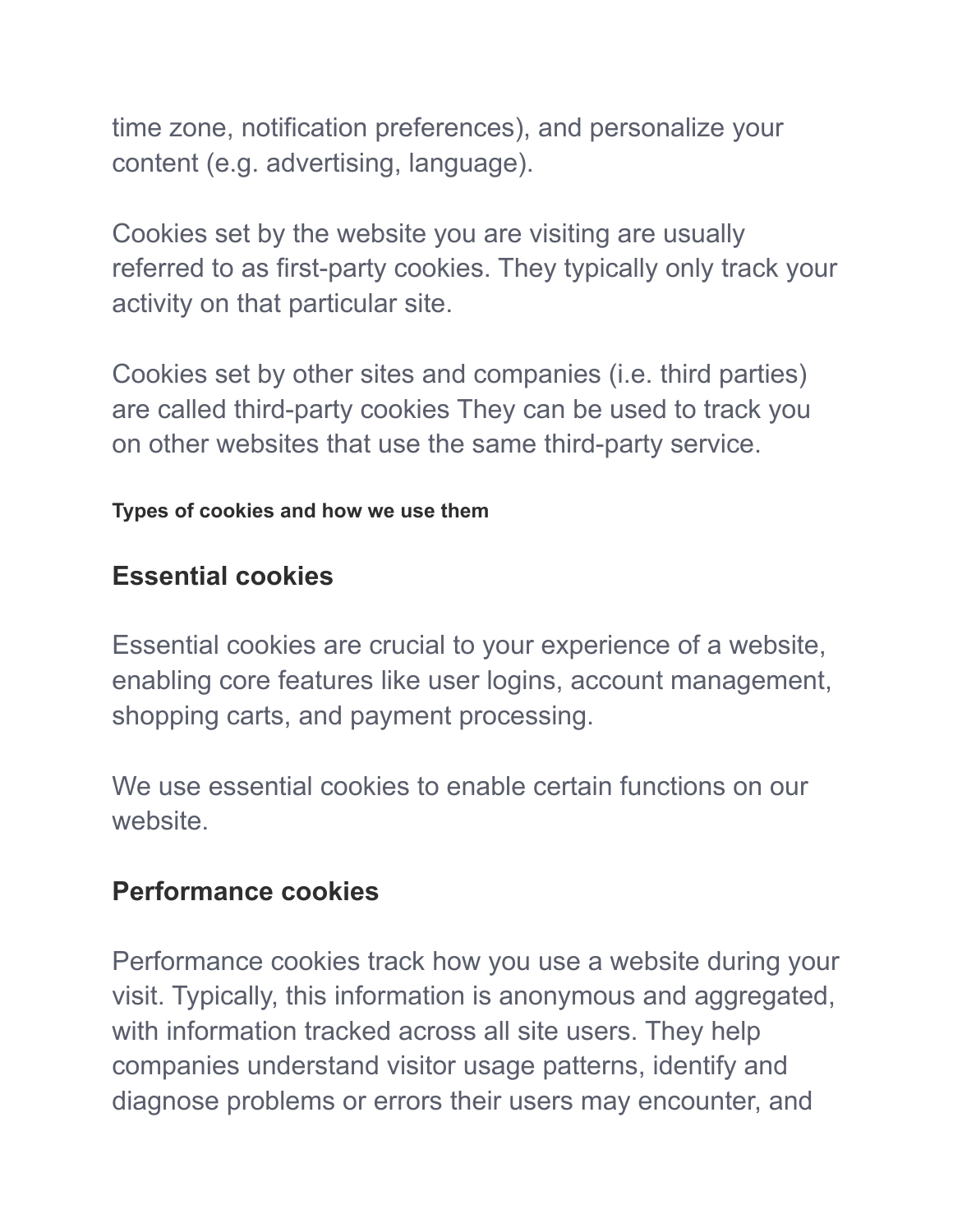make better strategic decisions in improving their audience's overall website experience. These cookies may be set by the website you're visiting (first-party) or by third-party services. They do not collect personal information about you.

We use performance cookies on our site.

# **Functionality cookies**

Functionality cookies are used to collect information about your device and any settings you may configure on the website you're visiting (like language and time zone settings). With this information, websites can provide you with customized, enhanced, or optimized content and services. These cookies may be set by the website you're visiting (first-party) or by third-party services.

We use functionality cookies for selected features on our site.

### **Targeting/advertising cookies**

Targeting/advertising cookies help determine what promotional content is most relevant and appropriate to you and your interests. Websites may use them to deliver targeted advertising or limit the number of times you see an advertisement. This helps companies improve the effectiveness of their campaigns and the quality of content presented to you. These cookies may be set by the website